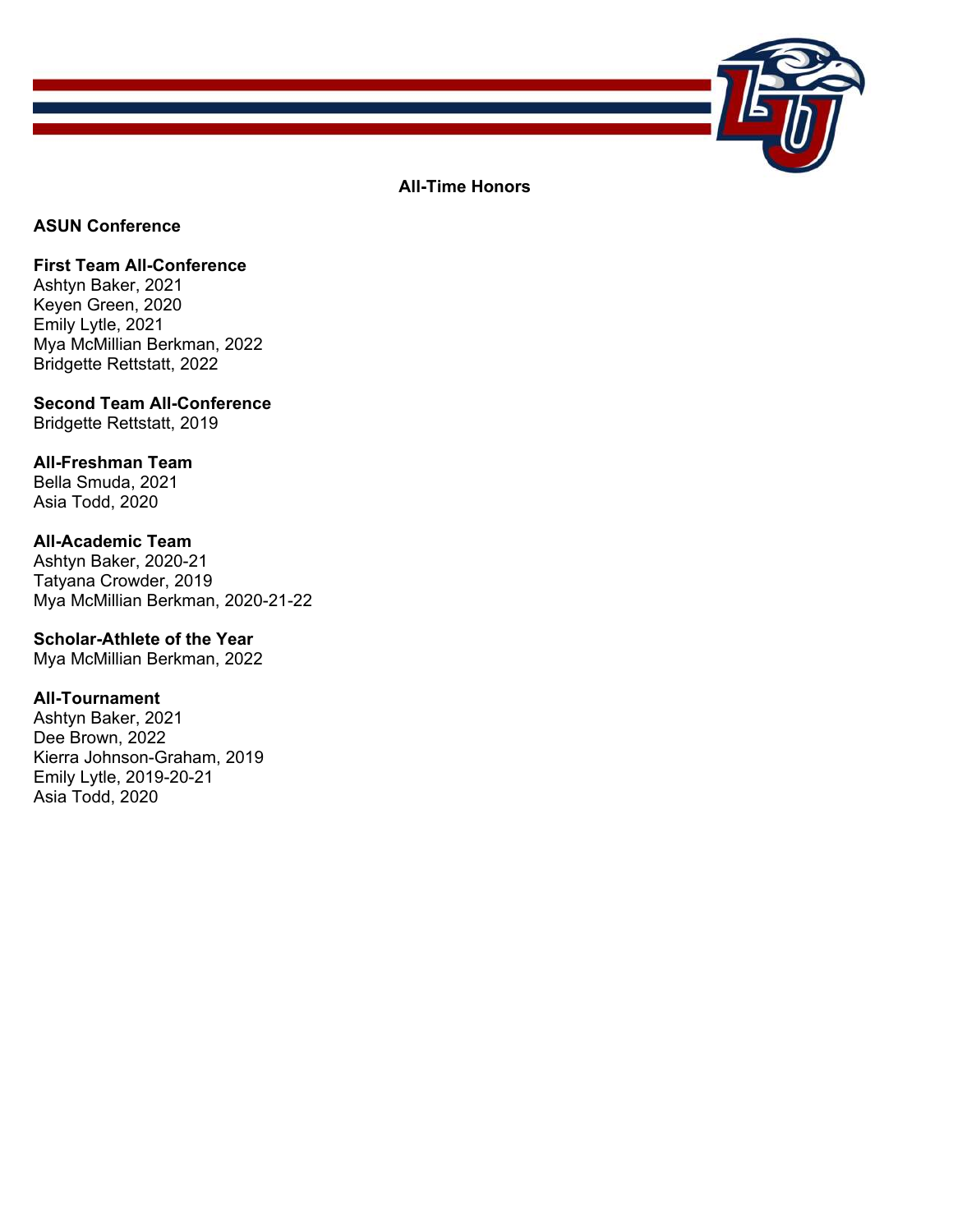### **Big South Conference**

## **First Team All-Conference**

Devon Brown, 2010-11-12-13 Allyson Fasnacht, 2006 Katie Feenstra, 2003-04-05 Meribeth Feenstra, 2002 Megan Frazee, 2007-08-09 Moriah Frazee, 2008 Michelle Fricke, 2001 Keyen Green, 2018 Ginny Holloway, 1995 Elena Kisseleva, 1997-98-99-2000 Tolu Omotola, 2013 Ashley Rininger, 2014-15 Kristal Tharp, 2003-05 Avery Warley, 2010-11-12 Jeri Wiley, 1992 Sharon Wilkerson, 1997-98-99-2000

# **Second Team All-Conference**

Anna Barrington, 1993 Karly Buer, 2015 Michelle Fricke, 2000 Keyen Green, 2017 Ginny Holloway, 1994 Catherine Kearney, 2016 Rima Margeviciute, 2005 Daina Staugaitiene, 2005 Courtney Watkins, 2008 Sarah Wilkerson, 1997-98-99-2000 Rachel Young, 2001

# **Honorable Mention All-Conference**

KK Barbour, 2018 Sadalia Ellis, 2016 Ashley Rininger, 2016

## **Player of the Year**

Katie Feenstra, 2003-04-05 Megan Frazee, 2008-09 Keyen Green, 2018 Elena Kisseleva, 1998-99 Sharon Wilkerson, 2000

# **Defensive Player of the Year**

Roli-Ann Nikagbatse, 2006 Avery Warley, 2011

# **Freshman of the Year**

Ashtyn Baker, 2018 Michelle Fricke, 2000 Keyen Green, 2017 Angie Johnson, 1992 Elena Kisseleva, 1997 Kristal Tharp, 2002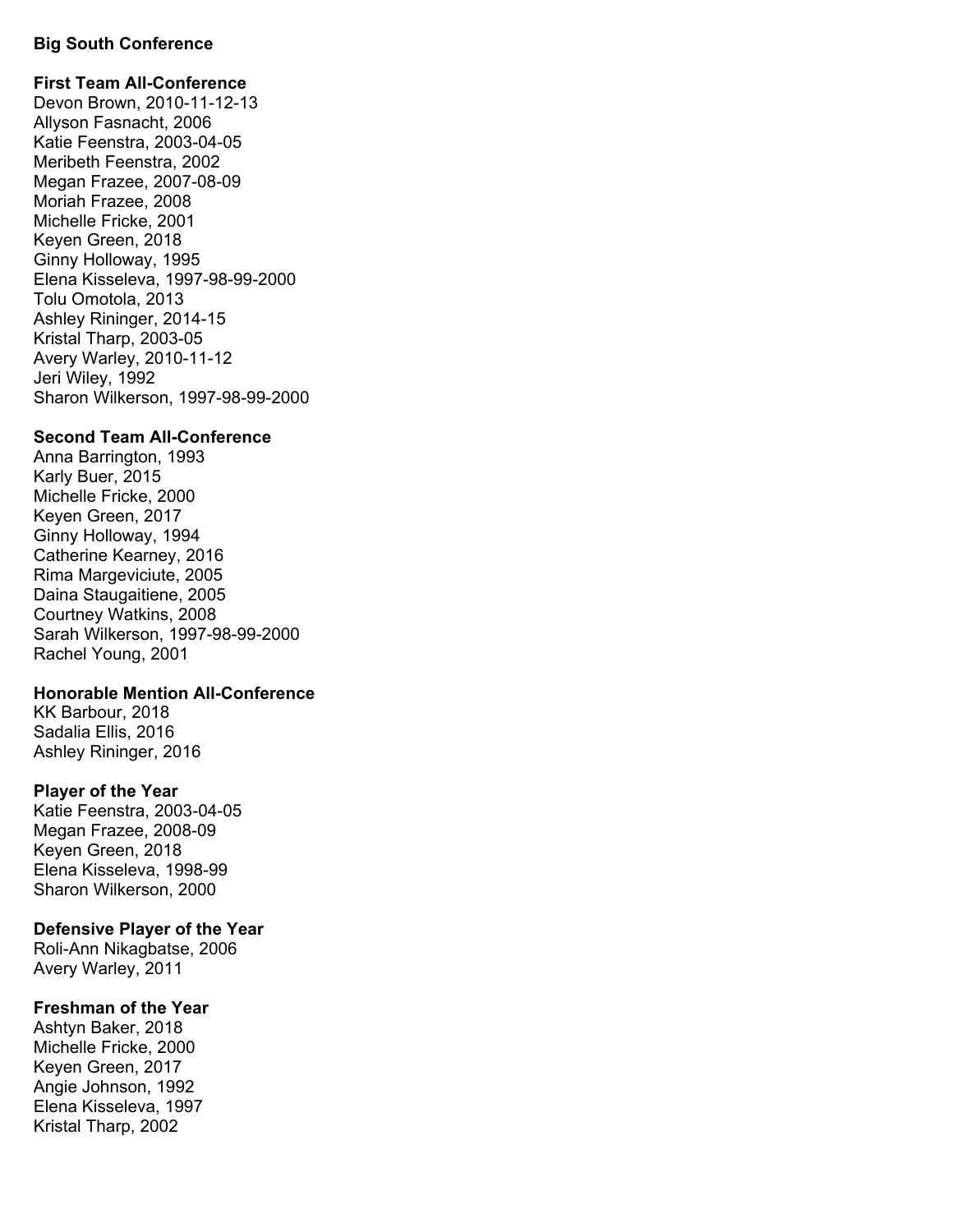## **All-Freshman Team**

Jelena Antic, 2010 Ashtyn Baker, 2018 Kylee Beecher, 2009 Simone Brown, 2014 Allyson Fasnacht, 2005 Katie Feenstra, 2002 Moriah Frazee, 2006 Emily Frazier, 2011 Michelle Fricke, 2000 Keyen Green, 2017 Iva Ilic, 2017 Elena Kisseleva, 1997 Monique Leonard, 2001 Ola Makurat, 2017 Reagan Miller, 2012 Kristina Palaimaite, 2001 Ashley Rininger, 2013 Mickayla Sanders, 2014 Irene Sloof, 1998 Kristal Tharp, 2002 Stephanie Walker, 2002 Sharon Wilkerson, 1997 Michelle Wyms, 1994 Rachel Young, 1999

#### **All-Academic Team**

Kylee Beecher, 2010 Becky Blesch, 2001 Brittany Campbell, 2013 Allyson Fasnacht, 2006-08 Meribeth Feenstra, 2002 Megan Frazee, 2007-09 Elena Kisseleva, 1998-99-2000 Terika Lunsford, 2012 Rachel McLeod, 2011 Molly Reagan, 2018 Audrey Rettstatt, 2017 Ashley Rininger, 2014-15-16 Kristal Tharp, 2003-04-05 Flori Willie, 1997

#### **Scholar-Athlete of the Year**

Allyson Fasnacht, 2008 Megan Frazee, 2009 Elena Kisseleva, 1998 Ashley Rininger, 2014-15-16 Kristal Tharp, 2004-05

#### **Coach of the Year**

Carey Green, 2000-03-06-08-09 Rick Reeves, 1993 (Co-Coach), 1997-98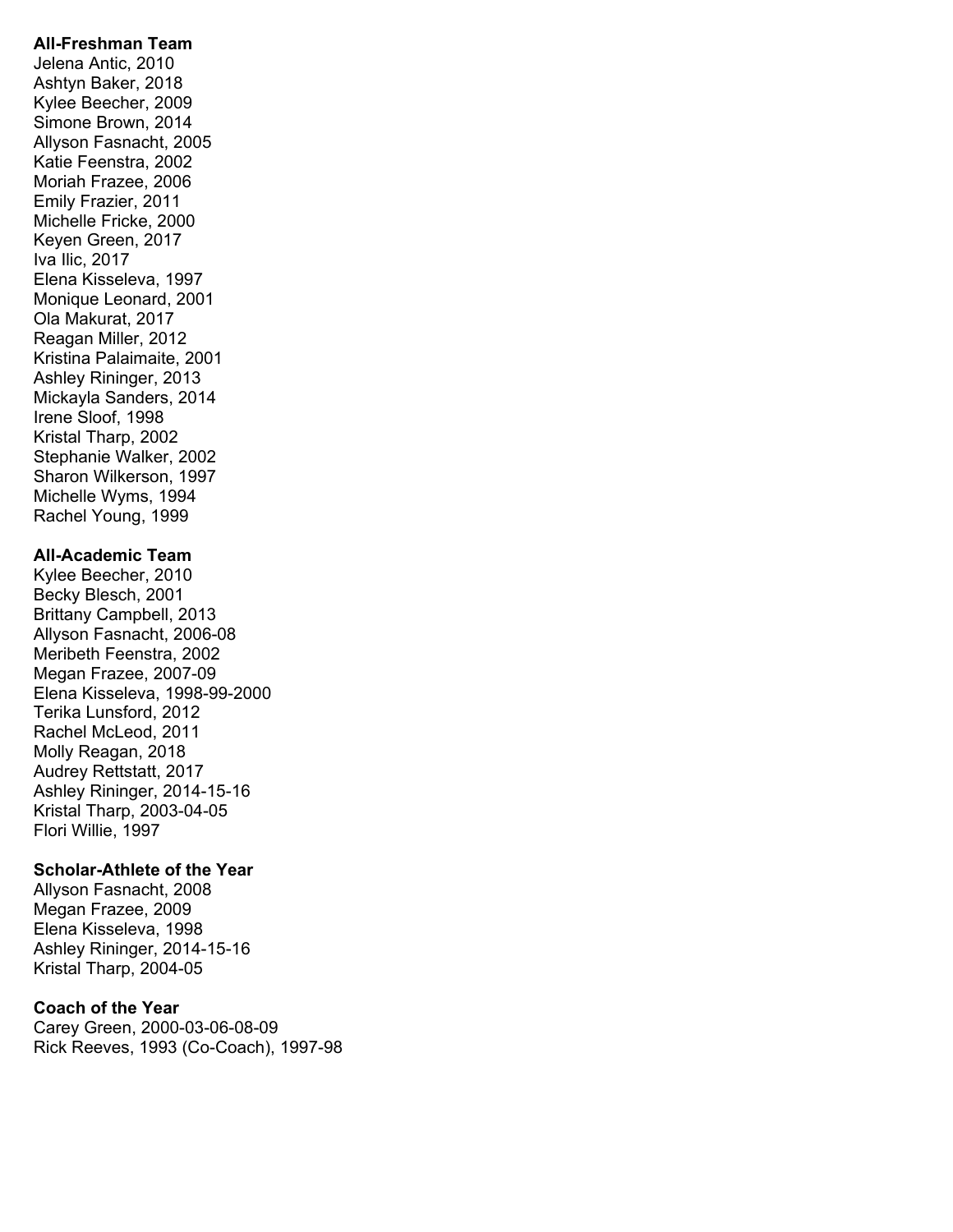## **All-Tournament**

Jelena Antic, 2011 Ashtyn Baker, 2018 KK Barbour, 2018 Devon Brown, 2010-12-13 Brittany Campbell, 2013 Sadalia Ellis, 2016 Allyson Fasnacht, 2006 Katie Feenstra, 2002-03-04-05 Megan Frazee, 2007-08-09 Molly Frazee, 2008 Moriah Frazee, 2009 Emily Frazier, 2015 Michelle Fricke, 2001 Rachel Hammond, 2006 Ginny Holloway, 1993 Wendy Johnson, 1992 Catherine Kearney, 2016 Elena Kisseleva, 1997-98-99-2000 Rima Margeviciute, 2005 Amber Mays, 2010 Tolu Omotola, 2013 Kristina Palaimaite, 2001, 2004 Ashley Rininger, 2015 Dania Staugaitiene, 2005 Kristal Tharp, 2002-03 Avery Warley, 2011-12 Jeri Wiley, 1992 Sarah Wilkerson, 1997-98-99-2000 Sharon Wilkerson, 1997-98-99 Rachel Young, 2001

#### **Tournament MVP**

KK Barbour, 2018 Devon Brown, 2010-13 Allyson Fasnacht, 2006 Katie Feenstra, 2003-04-05 Megan Frazee, 2008-09 Michelle Fricke, 2001 Elena Kisseleva, 1997-99-2000 Ashley Rininger, 2015 Avery Warley, 2012

## **Big South Female Student-Athlete of the Year**

Katie Feenstra, 2004-05 Megan Frazee, 2008-09

#### **Big South Female Scholar-Athlete of the Year**

Megan Frazee, 2009 Ashley Rininger, 2016

#### **Big South Woman of the Year**

Allyson Fasnacht, 2008 Ashley Rininger, 2016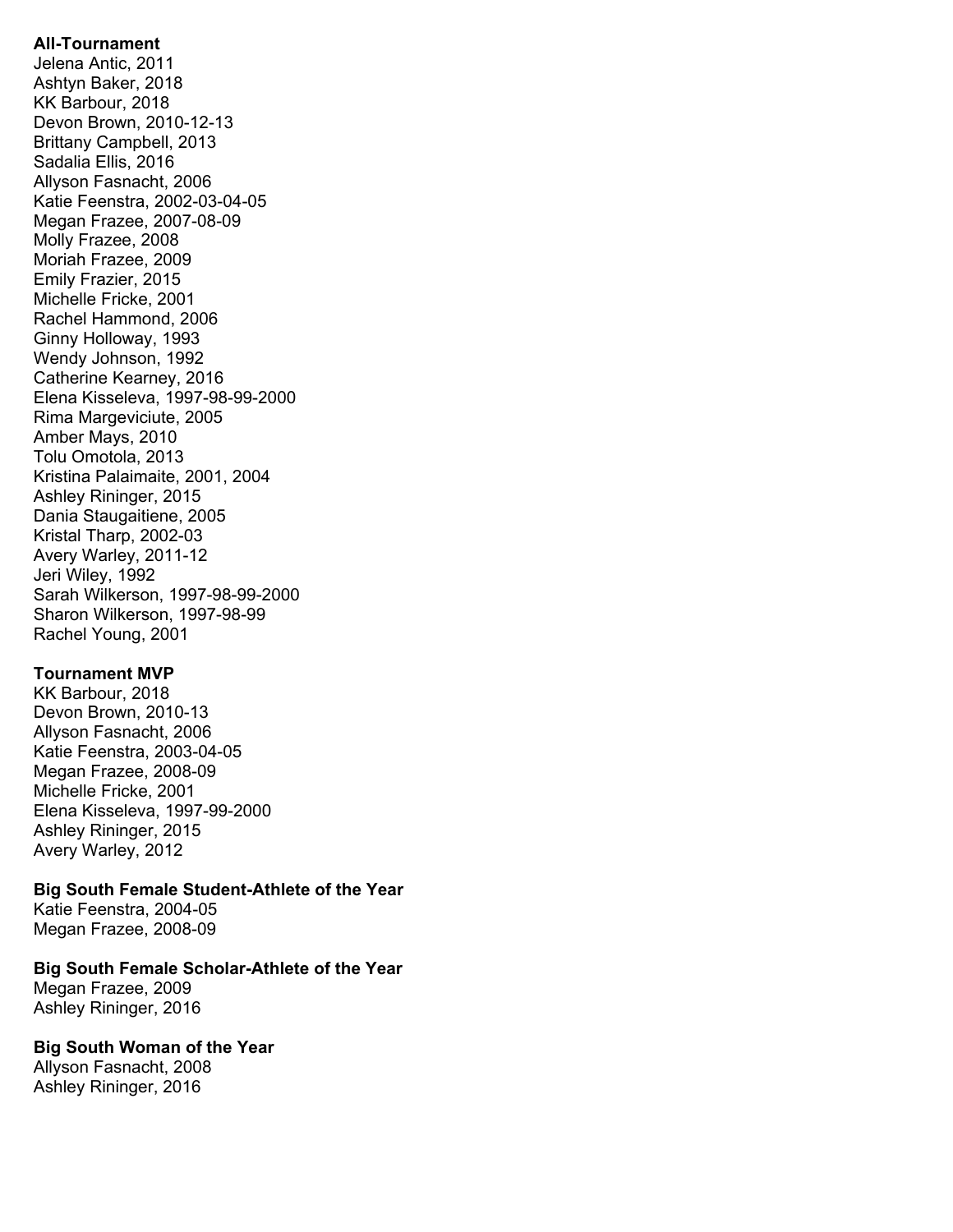### **Big South 1990-99 All-Decade Team Members**

Elena Kisseleva Sharon Wilkerson

## **Big South 2000-09 All-Decade Team Members**

Katie Feenstra Megan Frazee Carey Green – Head Coach

#### **Big South 2010-19 All-Decade Team Members**

Devon Brown Keyen Green Ashley Rininger Avery Warley Carey Green – Head Coach

#### **Mason-Dixon Conference**

#### **Second Team All-Conference**

Harriett Blair, 1986 Sharon Freet, 1986 Patti Gallant, 1985 Kristi Mercer, 1988 Annetta Paraham, 1988 Pam Wilder, 1987

#### **Coach of the Year**

Mike Goad, 1987

## **VaSID First Team All-State**

Devon Brown, 2010-12-13 Katie Feenstra, 2003-04-05 Megan Frazee, 2007-08-09 Mya McMillian Berkman, 2022 Avery Warley, 2011

#### **VaSID Player of the Year**

Devon Brown, 2013 Katie Feenstra, 2004 Megan Frazee, 2009 (Co-Player)

#### **VaSID Rookie of the Year**

Devon Brown, 2010 Keyen Green, 2017 Reagan Miller, 2012 Avery Warley, 2009

#### **VaSID Coach of the Year**

Carey Green, 2003-05-06-13-18-22